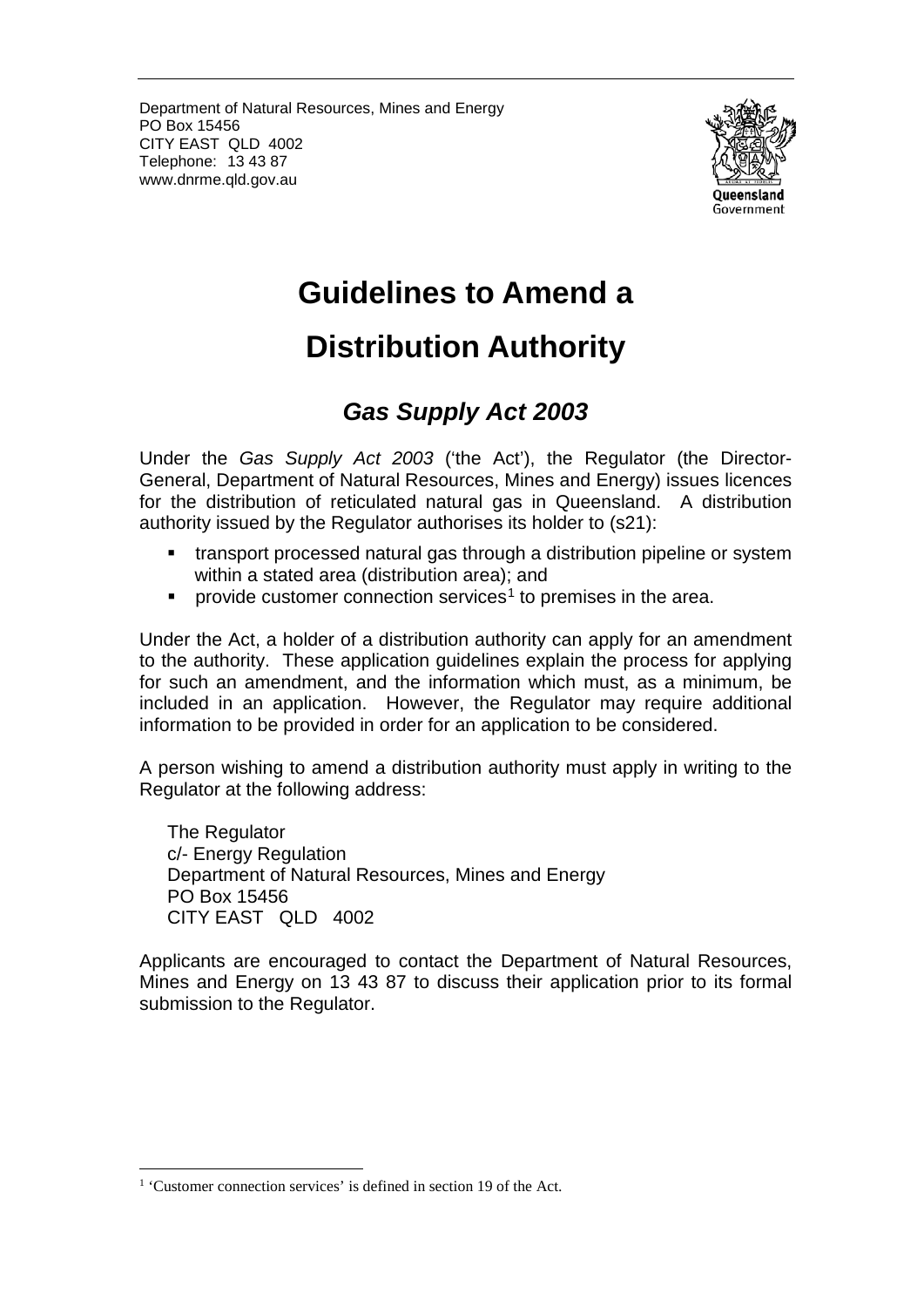#### **Information Requirements for Applications to Amend a Distribution Authority**

Sections 55-56 of the Act relate to the process distributors must follow when applying to the Regulator to amend a distribution authority.

It should be noted that under section 55(1) of the Act, a distributor may not apply for amendment to the conditions of its distribution authority that are set out in sections 39-51 of the Act.

A distributor wishing to amend its authority must apply in writing to the Regulator. The written application should include details of the proposed amendment, including the reason for the proposed action.

Applications to amend an authority should also include the following administrative information:

- the distribution authority number allocated to the authority (identified on the first page of the official authority);
- the name of the company (or person) making the application:
- the company's ABN/ACN;
- the applicant's postal and street address:
- a contact name for the application; and
- the phone, fax and email details of the contact person.

The Regulator will provide the distributor with written notice of the decision regarding the application for amendment.

Prior to submitting their application, applicants should check that:

- they have read the relevant provisions of the Act (Chapter 2, Part 1, Division 3) and any relevant regulations under the Act;
- **they have read the statement made by the Department of Natural** Resources, Mines and Energy on the use and management of collected application and reporting data. This information is included at **Attachment A** at the end of this document;
- all relevant components of the application are completed;
- $\bullet$  the prescribed fee<sup>2</sup> is included with the application (GST does not apply). For a consolidated list of the fees and charges, read the Gas licence fees guide, available on the Queensland Government's Business and industry portal – [www.business.qld.gov.au.](http://www.business.qld.gov.au/) Cheques can be made payable to the Department of Natural Resources, Mines and Energy, ABN 59 020 847 551; and
- the application is signed by an appropriate senior person, who can ensure the accuracy of the information provided.

[July 2019]

<span id="page-1-0"></span><sup>&</sup>lt;sup>2</sup> Note: amendments to correct a clerical or formal error do not attract a fee.